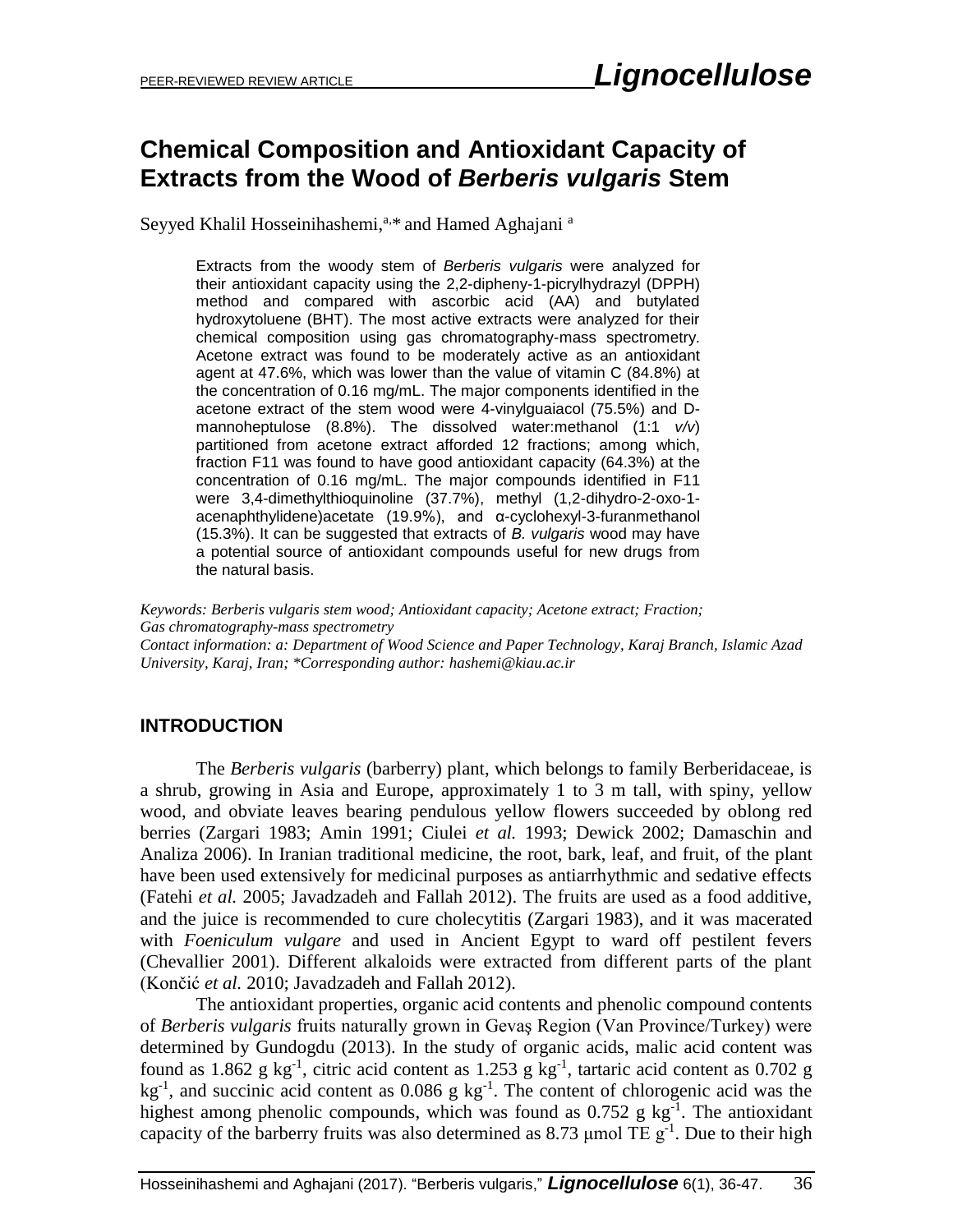antioxidant capacity and content of biochemical compounds, barberries are considered as valuable fruits.

Berberine, the isoquinoline alkaloid, which is present in roots, rhizome, and outer bark, has been shown to have pharmacological, biochemical, and anti-cancer effects and for the treatment of hepatic oxidative stress, Alzheimer's disease, and idiopathic male factor infertility (Abd El-Wahab *et al.* 2013). It is present in plants of the *Berberis* genus (*B. aquifolium, B. vulgaris, B. aristata*, *etc*.) (Marinova *et al.* 2000; Kim *et al.* 2003; Mahata *et al.* 2011; Wu *et al.* 2011).

Different compounds isolated from the extracts of the plant exhibit good biological activities; anthocyanins from fruits extract show inhibitory effects on capillary permeability (Cohen-Boulakia *et al.* 2000) and anticholinergic and antihistaminergic effects (Tomosaka *et al.* 2008). Anthocyanins and carotenoid pigments have antioxidant and cytoprotective activities (Freile *et al.* 2003; Mahady *et al.* 2003; Kuo *et al.* 2004; Han and Lee 2005; Tomosaka *et al.* 2008). Phenolic compounds and other isolated compounds from different bark and fruits exhibit antibacterial antifungal and antioxidant activities (Jain and Kar 1971; McCartney 1989; Huffman 2003; Parekh and Chanda 2005; Özgen *et al.* 2012; Ghareeb *et al.* 2013; Mahmoudvand *et al.* 2014). Sesquiterpene, epiligulyl oxide, and derivatives of ammoxidized hydroquinone, such as 1,2 bis(trimethylsiloxy)ethane, were detected in barberry bark extracts (Hosseinihashemi *et al.* 2015). The epi-ligulyl oxide compound has been characterized in agarwood and eaglewood oil as a novel compound (Naf *et al.* 1992; Mei *et al.* 2008).

There have been several studies related to the antioxidant activities of extracts from different parts of *B. vulgaris*. Roots, twigs, and leaves ethanolic extracts provide good antioxidant activities that have been correlated with the content of main plant antioxidants, phenols, and flavonols (Hadaruga *et al.* 2010; Končić *et al.* 2010).

According to our survey, there have been no reports on the chemical composition of the woody stem extracts of *B. vulgaris*. Therefore, this work was aimed to evaluate the antioxidant capacity of extracts from woody stem of *B. vulgaris* and to compare them with ascorbic acid (AA) and butylated hydroxytoluene (BHT). The most active extract was analyzed for its chemical composition using gas chromatography-mass spectrometry (GC/MS).

#### **EXPERIMENTAL**

#### **Plant Materials**

Fresh stems of *B. vulgaris* were collected from Siahbishe, Chalous, and Mazandaran, North of Iran in May of 2013. The plant material was obtained from Islamic Azad University, Karaj, Iran. The bark was separated from the woody stem and air-dried to 8.0 percent moisture content.

#### **Extraction and Fractionation**

The wood of the stems was chopped into small pieces and crushed to wood flour using a laboratory electrical rotary mill. The flour size was between 40 and 60 mesh. The same extraction protocol as our previous work (Hosseinihashemi *et al.* 2015) was used in this study. Briefly explained, approximately 165 g of this flour was placed into the 3 extraction thimbles, then three samples were extracted independently using pure acetone (300 mL in a 500-mL balloon) and a Soxhlet-type apparatus for 8 h. The combined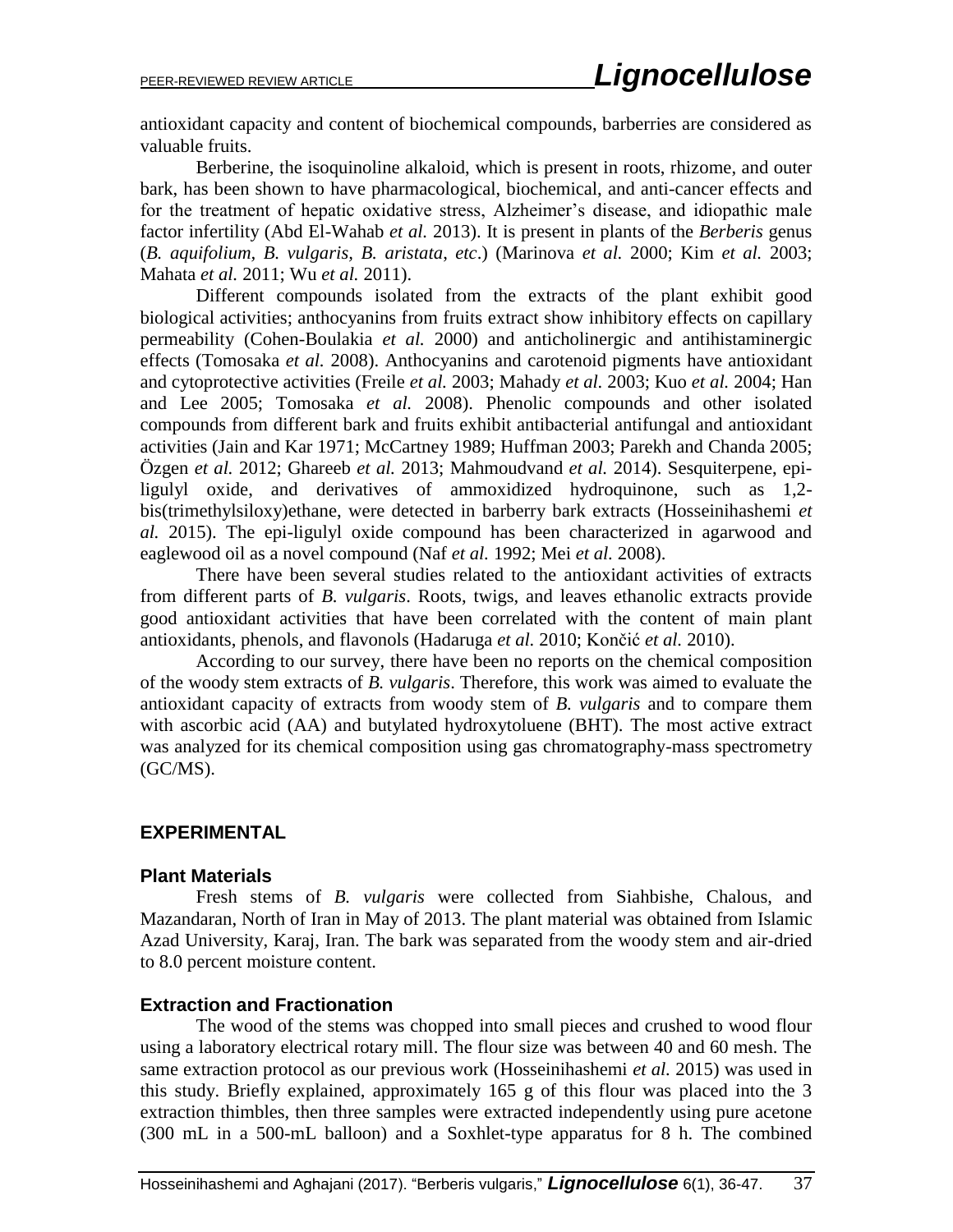extract was concentrated using a Heidolph Laborota 4001 rotary-evaporator apparatus (at  $40^{\circ}$ C to reach total solvent evaporation) for approximately 15 min. Then, the extracts were collected, dried over anhydrous sodium sulphate, and stored at 4 °C until further analysis. The solid extractive weight was 4.15 g. Subsequently, 3.20 g of the solid extractives were dissolved in water:methanol  $(1:1 \nu/\nu)$  where the residue was discarded. Then the supernatant poured into a separatory funnel, followed by the addition of 50 mL of *n*-hexane. The mixture was shaken by hand for 10 min. Half a gram of the water:methanol aqueous supernatant extractive was used for column chromatography with silica gel, Merck KGaA 64271 Darmstadt, Germany. The 12 fractions were labeled F1 to F12 (Fig. 1). The  $3 \times 10$  mL eluent volume was used in the chromatographic separation for each solvent.



**Fig. 1.** Isolation scheme of active constituents of *B. vulgaris* from the water:methanol extract of woody stem

#### **Free Radical Scavenging Activity by DPPH Assay**

The free radical scavenging activities of the acetone and water:methanol extracts, as well as the fractions from F1 to F12 of the stem wood powders, were determined using the 2,2-dipheny-1-picrylhydrazyl (DPPH) method (Karau *et al.* 2013). The DPPH assay is popular in natural product antioxidant studies. One of the reasons is that this method is simple and sensitive. This assay is based on the theory that a hydrogen donor is an antioxidant. It measures compounds that are radical scavengers (Lewis 2012). For this method, a stock solution was prepared by dissolving 2.4 mg of DPPH powder in 100 mL of methanol. The stock solution was stored at 20 °C. The working solution was prepared by dissolving 1 mg of extract powder in 1000 μL methanol (1 mg/mL) into the main vial. The schematic of preparation process of working solution are shown in Fig. 2.

Serial dilutions were carried out with the stock solution and the working solution of tested extract to obtain concentrations of  $0.16, 0.08, 0.04, 0.02, 0.01$ , and  $0.005$  mg/mL (Fig. 2). The experiment was performed in two replicates, and the average absorbance was recorded for each concentration. The reaction mixture was mixed for 10 s and left to stand at room temperature in a dark place for 30 min. The absorbance was measured at 517 nm, using a UV scanning spectrophotometer.

Ascorbic acid (AA) and butylated hydroxytoluene (BHT) were used as the reference standards and were dissolved in methanol to make the reference standard solutions with the same concentration (1 mg/mL). The control sample (blank) was prepared with the same volume of solution (250  $\mu$ L methanol + 1250  $\mu$ L stock solution), without test compounds and the reference standards. Pure methanol (Sigma-Aldrich, Germany) was used to make the control sample. The UV scanning spectrophotometer device was first calibrated and adjusted with pure methanol.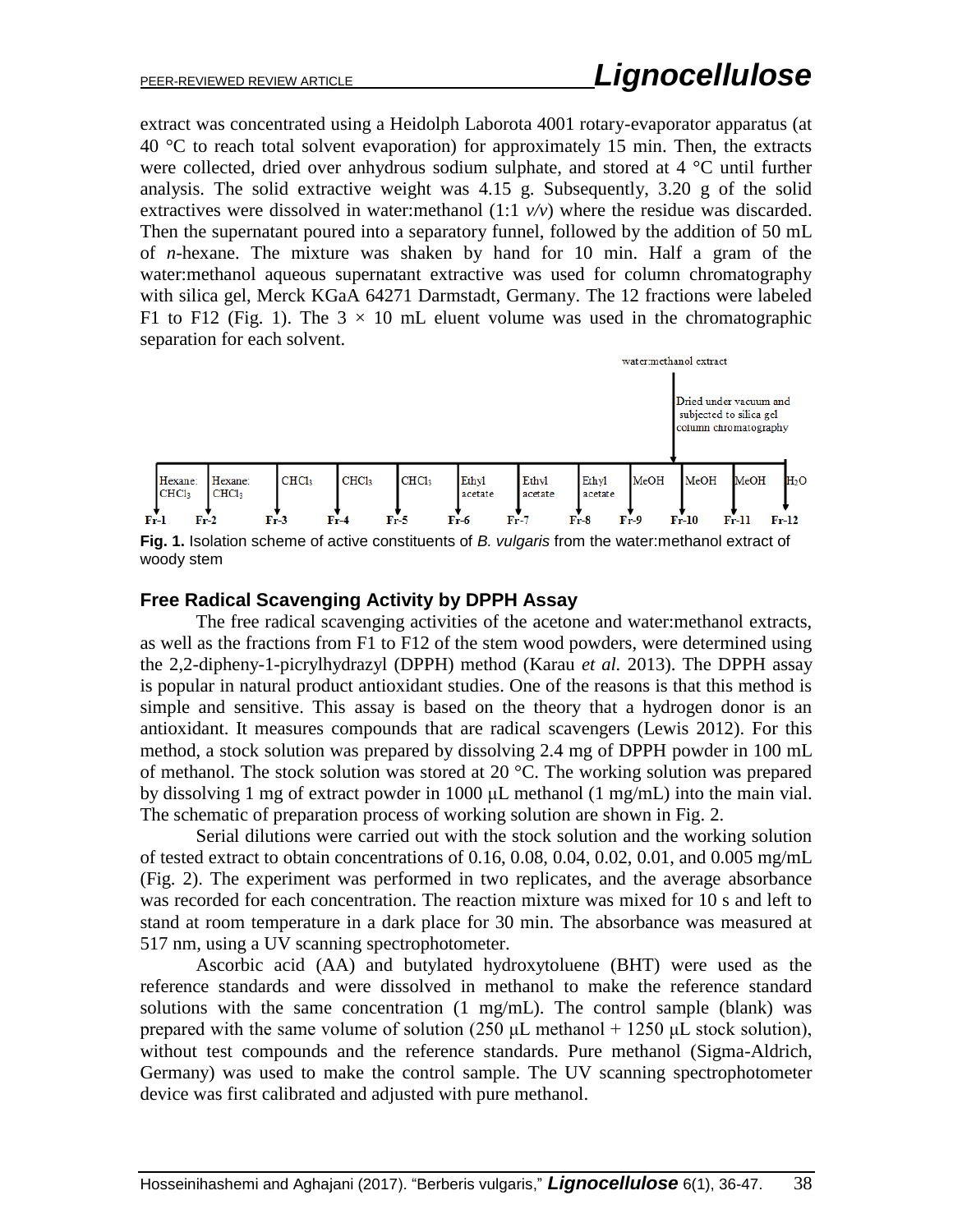

**Fig. 2.** Preparation process of working solutions.

The DPPH free radical scavenging activity (%) was calculated using the following equation,

**DPPH** free radical scavenging activity (%) =  $100(A_c - A_s)/A_c$  (1)

where the percentage DPPH free radical scavenging activity value was calculated from the absorbance of the control or blank, *Ac*, and of the sample, *As*.

The controls contained all the reaction reagents except for the extract or positive control substance. The values are presented as the means of two replicate analyses.

#### **Silylation Method**

The acetone and F11 extracts of barberry wood were separated and concentrated using a Heidolph Laborota 4001 rotary-evaporator apparatus (at 40 ºC to reach total solvent evaporation) for approximately 15 min, separately. Then, the extracts were collected, dried over anhydrous sodium sulphate, and stored at 4 ºC until further analysis. In order to identify the components present in the extracts, about 1 mg (powder) extract was selected, mixed with 30 micro liter N,O-bis (trimethylsilyl) triflouroacetamide (BSTFA) + 1% trimethylchlorosilane (TMCS) reagent and about 15 micro liter pyridine in test tube, then the test tube was placed in a water bath at 70 ºC for one hour.

#### **Analysis of Extracts**

Gas chromatography-mass spectrometry (GC/MS) analysis of the acetone and F11 extracts were performed using split mode (30:1 and 10:1) injection. One microlitre of the silylated extract was run on a HP 6890 (Hewlett Packard, USA) gas chromatograph fitted with a cross-linked 5.0% PH ME siloxane HP-5 capillary column (dimensions: 30 m x 0.25 mm, 0.50 μm coating thickness) and coupled with a model 5975B mass detector.

The GC/MS operation conditions were as follows: injector temperature 250  $\degree$ C; transfer line 290 °C; oven temperature program 50 to 250 °C (5 °C/min); carrier gas: He at 1.4 mL/min; mass spectra: electron impact (EI+) mode 70 eV with a mass range of 40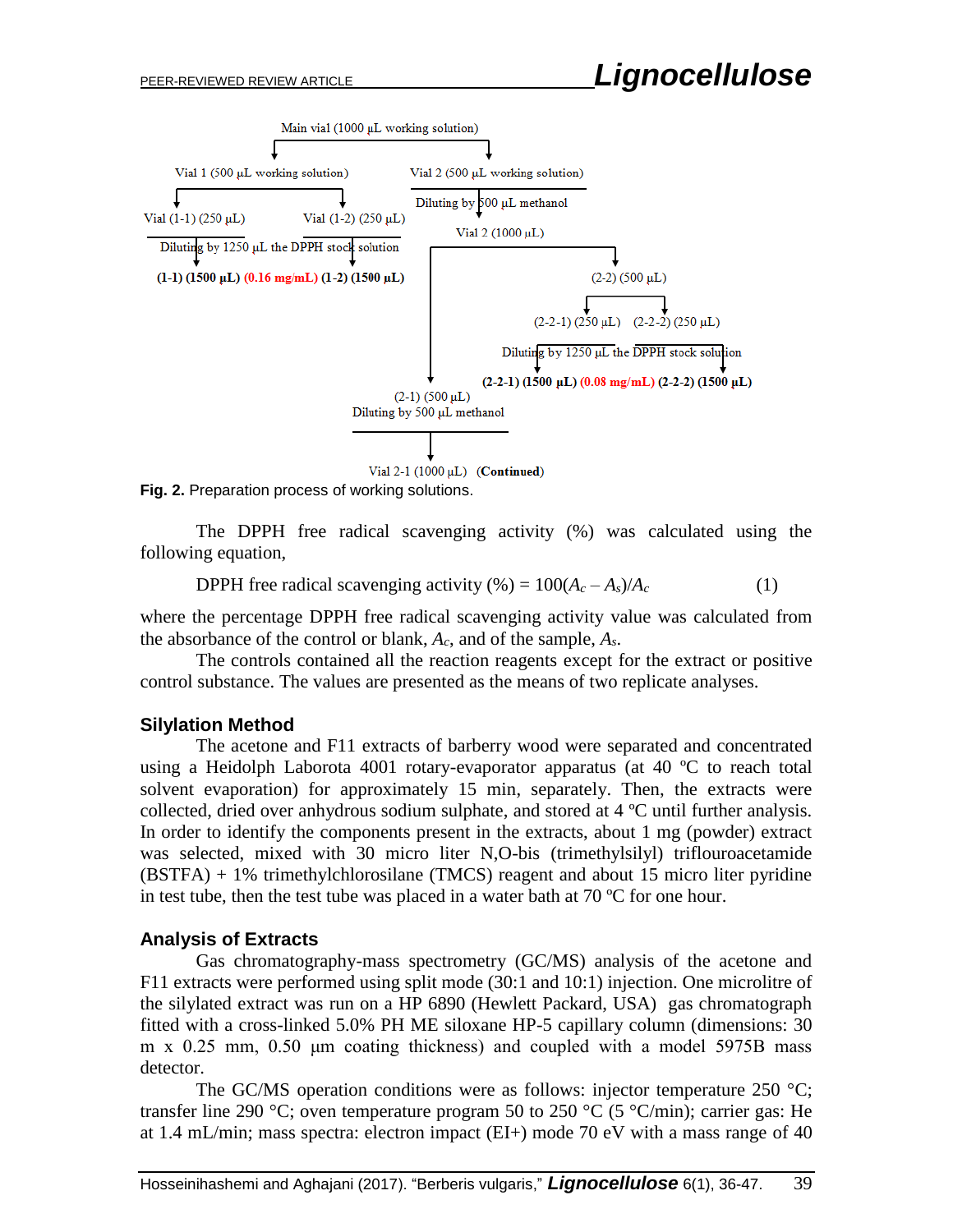to 450 *m*/*z*; and ion source temperature at 250 °C. Individual components were identified using Wiley 275 L and NIST05 mass database matching and by comparing the retention times and mass spectra of constituents with published data (Julian and Konig 1988; Adams 1995, 2001). Retention indices  $(R<sub>I</sub>)$  were determined with reference to a homologous series of normal alkanes, using the following formula (Kovats 1958),

 $R_{\text{I}} = 100 \left[ (n + (N-n) \times \log t_{1R} (x) - \log t_{1R} (C_n) / \log t_{1R} (C_N) - \log t_{1R} (C_n) \right]$  (2)

where  $R_1$  is the retention index of the compound of interest,  $t_{1R}$  is the net retention time  $(t_R-t_0)$ ,  $t_0$  is the retention time of solvent (dead time),  $t_R$  is the retention time of the compound of interest,  $C_n$  and  $C_N$  are the number of carbons in the n-alkanes eluting immediately before and after the compound of interest, and *N* and *n* are the number of carbon atoms in the n-alkane eluting immediately before and after the compound of interest.

#### **Statistical Analysis**

Data of antioxidant capacity were statistically analyzed using the SPSS program.

#### **RESULTS AND DISCUSSION**

#### **Antioxidant Capacity**

Statistically, there were significant differences among the treatments  $(F1 \rightarrow F12)$ , acetone, water:methanol, *n*-hexane, BHT, vitamin C, and their concentrations) (Tables 1 and 2).

The acetone extracts exhibited low antioxidant capacity overall (Fig. 3). At the concentration of 0.005 mg/mL, the lowest and highest antioxidant capacity was observed in F2 (1%) and the acetone extract (18.95%), respectively, which was lower than the value for vitamin C (77.74%). The lowest and highest antioxidant capacity came from F4 (33.25%) and F11 (64.29%) at 0.16 mg/mL, respectively, which was also lower than that of vitamin C (84.84%) at the same concentration. The same trend was observed with the reference, BHT.

|                          | Type III Sum of |     | Mean       |           |       |
|--------------------------|-----------------|-----|------------|-----------|-------|
| <b>Variations Source</b> | Squares         | Df  | Square     | F         | Sig.  |
| <b>Corrected Model</b>   | 176301.214a     | 101 | 1745.557   | 238.032   | 0.000 |
| Intercept                | 220605.507      |     | 220605.507 | 30082.825 | 0.000 |
| Fraction                 | 108991.026      | 16  | 6811.939   | 928.909   | 0.000 |
| Concentration            | 56395.461       | 5   | 11279.092  | 1538.071  | 0.000 |
| Fraction * Concentration | 10914.728       | 80  | 136.434    | 18.605    | 0.000 |
| Error                    | 1495.987        | 204 | 7.333      |           |       |
| Total                    | 398402.709      | 306 |            |           |       |
| <b>Corrected Total</b>   | 177797.202      | 305 |            |           |       |

**Table 1.** Statistical Analysis of the Effect of Treatments and Concentrations on the Antioxidant Capacity of Wood Extractives of *B. vulgaris*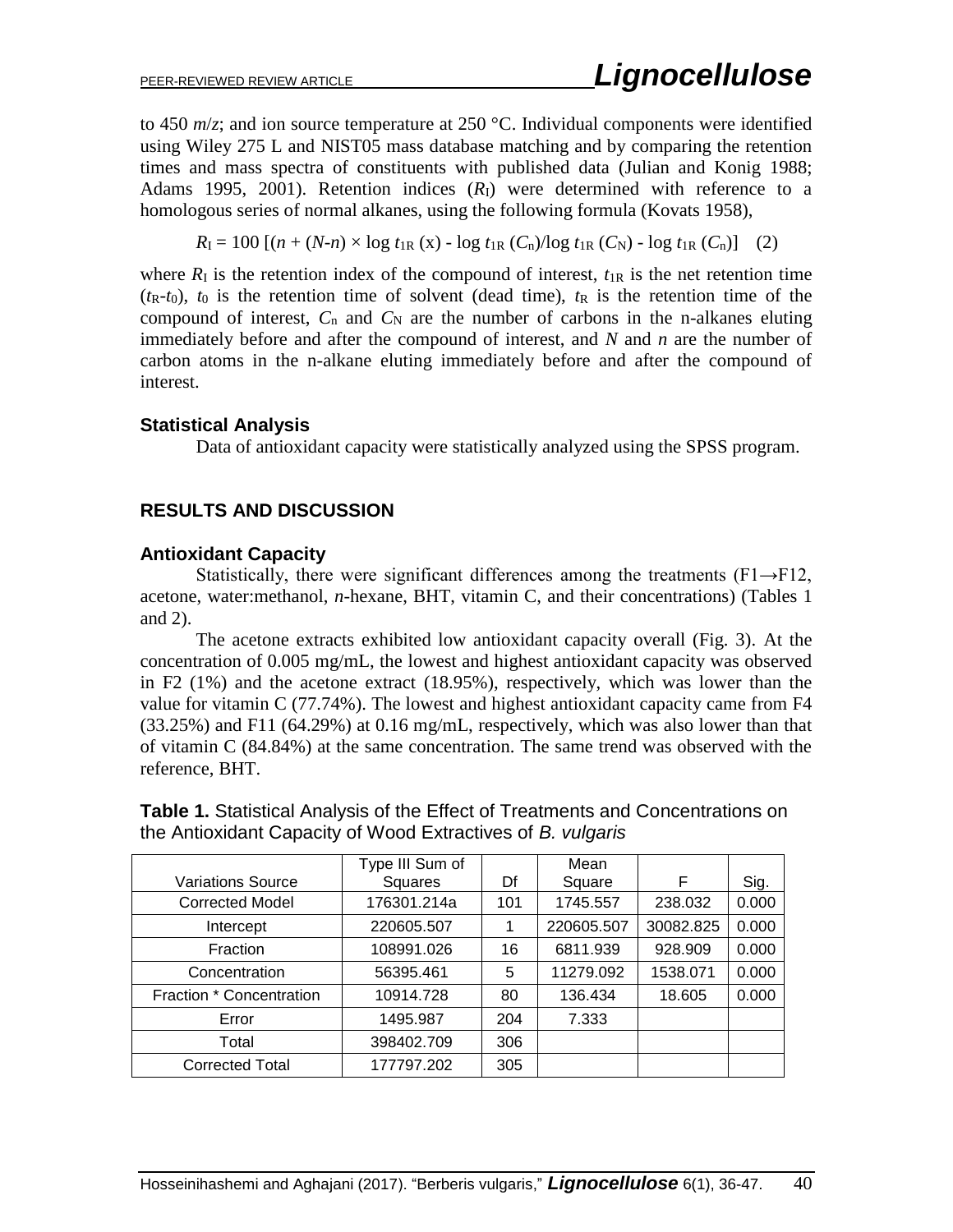**Table 2.** Mean±SD of the Antioxidant Capacity (%) as Affected by Different Treatments of Wood Extractives of *B. vulgaris* Compared with BHT and Vitamin C

| Treatment       | Concentration (mg/mL) |       |       |       |        |       |
|-----------------|-----------------------|-------|-------|-------|--------|-------|
|                 | 0.005                 | 0.01  | 0.02  | 0.04  | 0.08   | 0.16  |
| F <sub>1</sub>  | 1.97                  | 4.10  | 11.31 | 15.57 | 23.28  | 49.51 |
|                 | ±0.33                 | ±0.82 | ±1.80 | ±4.43 | ±12.79 | ±2.30 |
| F <sub>2</sub>  | 1.00                  | 3.17  | 3.17  | 7.00  | 20.17  | 35.33 |
|                 | ±0.33                 | ±0.17 | ±1.84 | ±4.00 | ±2.84  | ±4.34 |
| F3              | 3.84                  | 12.58 | 16.89 | 26.16 | 36.42  | 44.54 |
|                 | ±0.17                 | ±0.00 | ±1.00 | ±2.65 | ±1.00  | ±2.16 |
| F4              | 3.22                  | 6.78  | 9.66  | 21.86 | 32.20  | 33.25 |
|                 | ±1.86                 | ±2.37 | ±0.85 | ±1.19 | ±1.70  | ±1.70 |
| F <sub>5</sub>  | 2.73                  | 6.11  | 12.86 | 19.13 | 22.85  | 41.32 |
|                 | ±0.16                 | ±0.97 | ±1.93 | ±0.81 | ±2.73  | ±2.41 |
| F <sub>6</sub>  | 2.14                  | 5.00  | 6.79  | 9.82  | 33.57  | 46.96 |
|                 | ±1.43                 | ±1.43 | ±0.36 | ±0.18 | ±1.43  | ±7.68 |
| F7              | 1.15                  | 2.62  | 5.41  | 6.72  | 21.80  | 39.34 |
|                 | ±0.17                 | ±0.00 | ±2.13 | ±0.49 | ±6.40  | ±1.64 |
| F <sub>8</sub>  | 6.92                  | 9.54  | 16.62 | 24.77 | 30.00  | 40.00 |
|                 | ±2.62                 | ±1.23 | ±2.77 | ±0.15 | ±10.62 | ±3.08 |
| F <sub>9</sub>  | 2.79                  | 3.93  | 6.23  | 14.26 | 25.57  | 55.25 |
|                 | ±1.15                 | ±1.64 | ±0.00 | ±1.81 | ±3.28  | ±0.50 |
| F <sub>10</sub> | 4.47                  | 6.55  | 6.39  | 17.41 | 25.72  | 57.03 |
|                 | ±1.60                 | ±0.80 | ±4.47 | ±0.16 | ±2.08  | ±2.40 |
| F11             | 4.25                  | 5.27  | 12.41 | 23.47 | 34.86  | 64.29 |
|                 | ±1.19                 | ±0.17 | ±1.54 | ±2.72 | ±2.21  | ±1.02 |
| F <sub>12</sub> | 2.54                  | 7.12  | 10.17 | 19.66 | 35.59  | 57.29 |
|                 | ±0.85                 | ±1.70 | ±1.70 | ±2.37 | ±3.39  | ±1.36 |
| Acetone         | 18.95                 | 23.68 | 29.74 | 31.84 | 36.32  | 47.63 |
|                 | ±4.21                 | ±3.16 | ±1.85 | ±0.27 | ±1.06  | ±0.79 |
| water:methanol  | 1.50                  | 8.25  | 10.50 | 19.50 | 34.75  | 58.00 |
|                 | ±1.50                 | ±0.75 | ±0.50 | ±0.50 | ±6.25  | ±2.00 |
| $n$ -hexane     | 4.46                  | 16.43 | 13.85 | 23.71 | 46.24  | 49.30 |
|                 | ±1.50                 | ±5.17 | ±0.23 | ±1.64 | ±2.12  | ±0.94 |
| <b>BHT</b>      | 63.45                 | 69.66 | 72.41 | 72.76 | 73.10  | 73.45 |
|                 | ±0.00                 | ±0.00 | ±0.00 | ±0.00 | ±0.00  | ±0.00 |
| Vitamin C       | 77.74                 | 80.32 | 84.19 | 84.35 | 84.52  | 84.84 |
|                 | ±0.00                 | ±0.00 | ±0.00 | ±0.17 | ±0.00  | ±0.00 |

Additionally, among the assayed fractions, F11 and F12 showed high antioxidant capacity at 64.29% and 57.29%, respectively, when the concentration was 0.16 mg/mL. Looking at Figs. 1 and 3, the more polar compounds seem to have the higher antioxidant capacity, because following the extractions with non-polar solvents the fraction F11 retains an antioxidant capacity comparable to acetone fraction.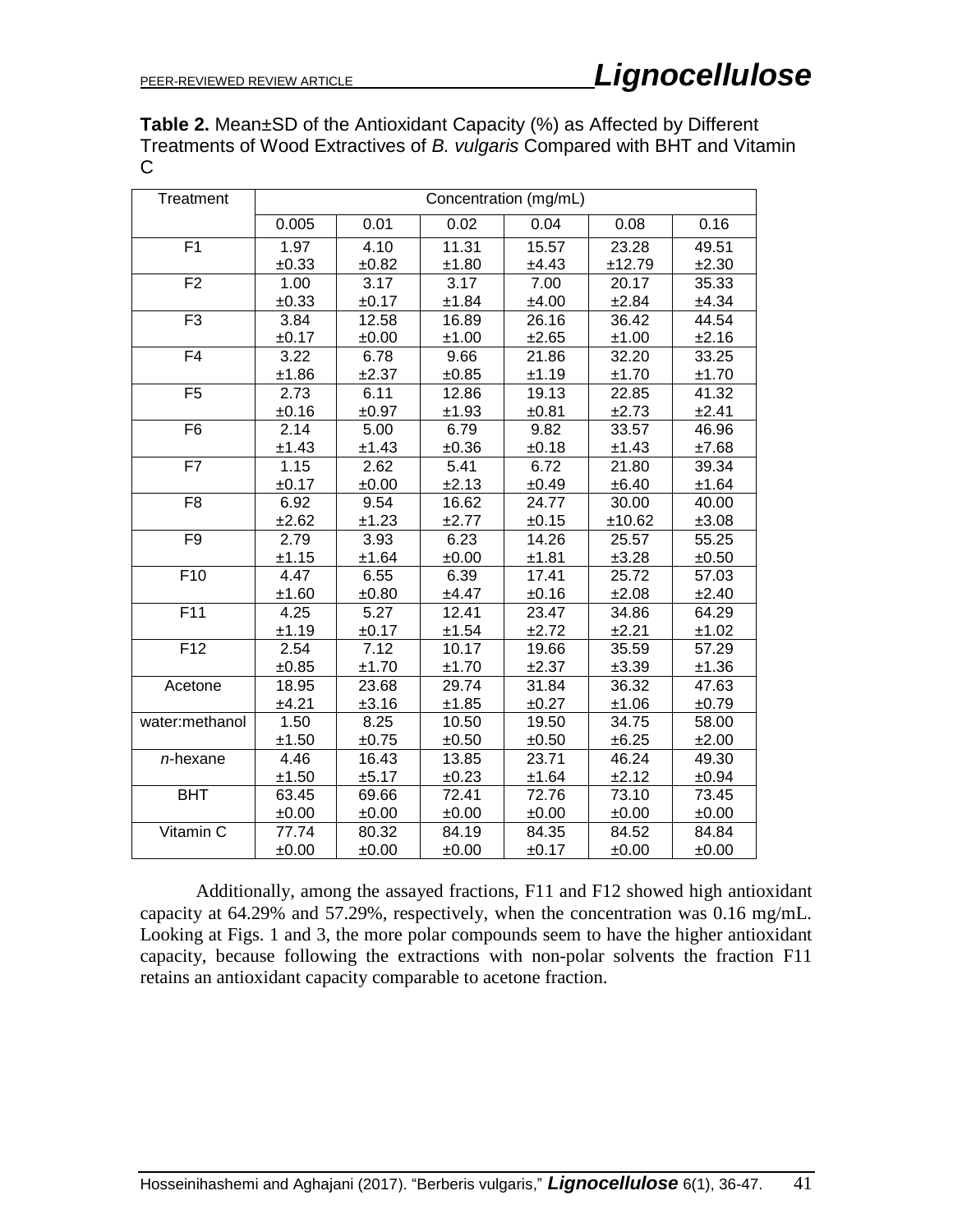

**Fig. 3.** The antioxidant capacity of extracts from the wood of *B. vulgaris*.

#### **Wood Extract**

The suggestable chemical constituents identified in the acetone extract are presented in Table 3. The acetone extract of the fresh woody stem of *B. vulgaris* exhibited a yellowish extract with a pleasant aroma, and a yield of 3.0% (v/w). Five components, comprising 99.25% of the woody stem extract, were identified. The major components of the woody stem extract were 4-vinylguaiacol (75.49%) and Dmannoheptulose (8.83%).

|          | Table 3. The Suggestable Chemical Composition of Acetone Wood Extract of B. |  |  |  |
|----------|-----------------------------------------------------------------------------|--|--|--|
| vulgaris |                                                                             |  |  |  |

| Components                 | Retention Time (min) | <b>Retention Indices</b> | Area $(\%)$ |
|----------------------------|----------------------|--------------------------|-------------|
| 4-Vinylguaiacol            | 21.304               | 1352                     | 75.49       |
| D-Mannoheptulose           | 26.821               | 1573                     | 8.83        |
| Benzothiazole, 2-methyl    | 33.245               | 1870                     | 6.17        |
| Tetradecanoic acid         | 35.147               | 1967                     | 5.60        |
| Di-(2-ethylhexyl)phthalate | 44.992               | 2545                     | 3.16        |
| Total                      |                      | -                        | 99.25       |

The suggestable chemical constituents identified in F11 are presented in Table 4. The major compounds were 3,4-dimethylthioquinoline (37.73%), methyl (1,2-dihydro-2 oxo-1-acenaphthylidene)acetate (19.89%), and α-cyclohexyl-3-furanmethanol (15.28%).

The major compounds presented in F11 (Table 4) was not detected in the acetone extract. The likely reason is that the compounds presented in the acetone extract (Table 3) might have been extracted with miscellaneous solvents during the process of isolation by separatory funnel and purification by column chromatography.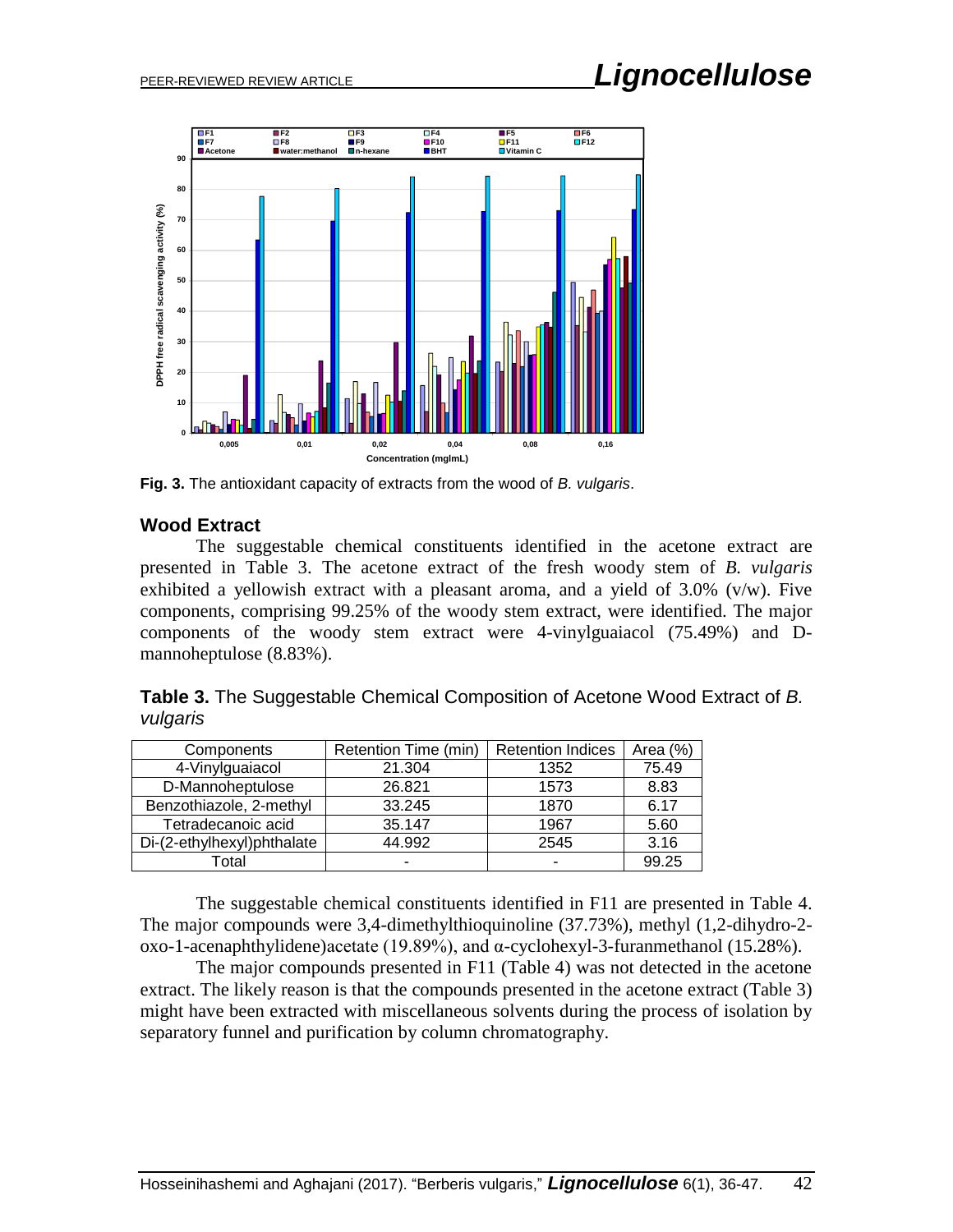|          | Table 4. The Suggestable Chemical Composition of F11 Wood Extract of B. |  |  |  |
|----------|-------------------------------------------------------------------------|--|--|--|
| vulgaris |                                                                         |  |  |  |

|                                                                                                                   | Retention  | Retention | Area  |
|-------------------------------------------------------------------------------------------------------------------|------------|-----------|-------|
| Component                                                                                                         | Time (min) | Indices   | (% )  |
| 3,4-dimethylthioquinoline                                                                                         | 6.309      | 832       | 37.73 |
| α-cyclohexyl-3-Furanmethanol                                                                                      | 29.66      | 1685      | 15.28 |
| Methyl (1,2-dihydro-2-oxo-1 acenaphthylidene) acetate                                                             | 31.414     | 1780      | 19.89 |
| 5,5,8a-trimethyl-4a,5,6,7,8,8a-hexahydro-N-{2',2'-dimethyl-4'-<br>phenyl-1',3'-dioxanyl)pyrrolo[3,4-a]naphthalene | 33.549     | 1885      | 9.68  |
| Total                                                                                                             |            |           | 82.58 |

Even though there have been no reports explicitly about the antioxidant capacity of extracts from wood of *B. vulgaris*, there have been several studies about the antioxidant capacity of different extracts from different parts of *B. vulgaris*. The hexane fraction of the crude methanol extract was the most active fraction, with an  $IC_{50}$  value of 72 μg/mL from the shade dried plant material (Kolář *et al.* 2010). Berberine, the active compounds of *B. vulgaris* extract, showed a significant antioxidant abilitiy through a reduction in the concentration of an oxidizing agent having reactive species, especially on hydroxyl and DPPH radicals (El-Sayed *et al.* 2011) and Cannabisin G and  $(\pm)$ lyoniresinol were responsible for the antioxidant activity root bark extract (Tomoska *et al.* 2008). Recently, Hosseinihashemi *et al.* (2015) found that acetone extract of inner bark of *B. vulgaris* was the most active as an antioxidant agent at 98.61%, and the activity was higher than the value of vitamin C (93.03%) at the concentration of 0.16 mg/mL.

The identified compound; 4-vinylguaiacol (2-methoxy-4-vinylphenol), a simple phenolic compound, was reported as a major component in the ethanolic extract of stem bark from *Zanthoxylum Tetraspermum* (Ravikumar *et al.* 2012), *Dalbergia bariensis*  wood (Yang *et al.* 2015), ethanol extracts of whole plant of *Leptadenia reticula* (Rajeswari *et al.* 2014), ethanolic extracts of the whole plant of *Mussaenda rondosa* (Gopalakrishnan *et al.* 2011), methanolic extract of leaves and petioles of *Malva sylvestris* (Tabaraki *et al.* 2012), and in grapes (*Vitis vinifera* L.) (Perestrelo *et al.* 2012).

Previously, the compound 4-vinylguaiacol showed antioxidant, antimicrobial, and anti-inflammatory activity (Ravikumar *et al.* 2012). 2-Methoxy-4-vinylphenol and 2,6 dimetoxy-4-vinylphenol, which are found in coffee (Flament and Bessiere-Thomas 2002), possess antioxidant activity as well as anti-inflammatory activity (Tabaraki *et al.* 2012). 2-methoxy-4-vinylphenol is a possible principle of antioxidant activity of various extracts obtained from the *Trametes versicolor* mushroom (Kamiyama *et al.* 2013). 2 methoxy-4-vinylphenol is component of persimmon peel (*Diospyros kaki* THUNB); it exhibits high antioxidant activity on the DPPH (2,2-diphenyl-1-picrylhydrazyl) radical scavenging assay and the SOD (superoxide dismutase) assay (Fukai *et al.* 2009). Hosseinihashemi *et al.* (2015) found that tetracosanoic acid-methyl ester, followed by phthalic acid-diisooctyl ester were the major compounds in acetone extract of inner bark of *B. vulgaris*; also fraction F11 from the dissolved water:methanol (1:1 *v/v*) partitioned from acetone extract had N-methyl-4-(hydroxybenzyl)-1,2,3,4-tetrahydroisoquinoloine and 9-α-hydroxy-17β-(trimethylsilyl-oxy)-4-anderostene-3-methyloxime as major compounds. Previous reports have shown the isolated compounds from different parts of *B.* vulgaris, *i.e.*, root or stem bark extract had protoberberines, bisbenzyl-isoquinoline alkaloids (berbamine, tetrandrine, chondocurine berberine, (-)-tejedine, jatrorrhizine,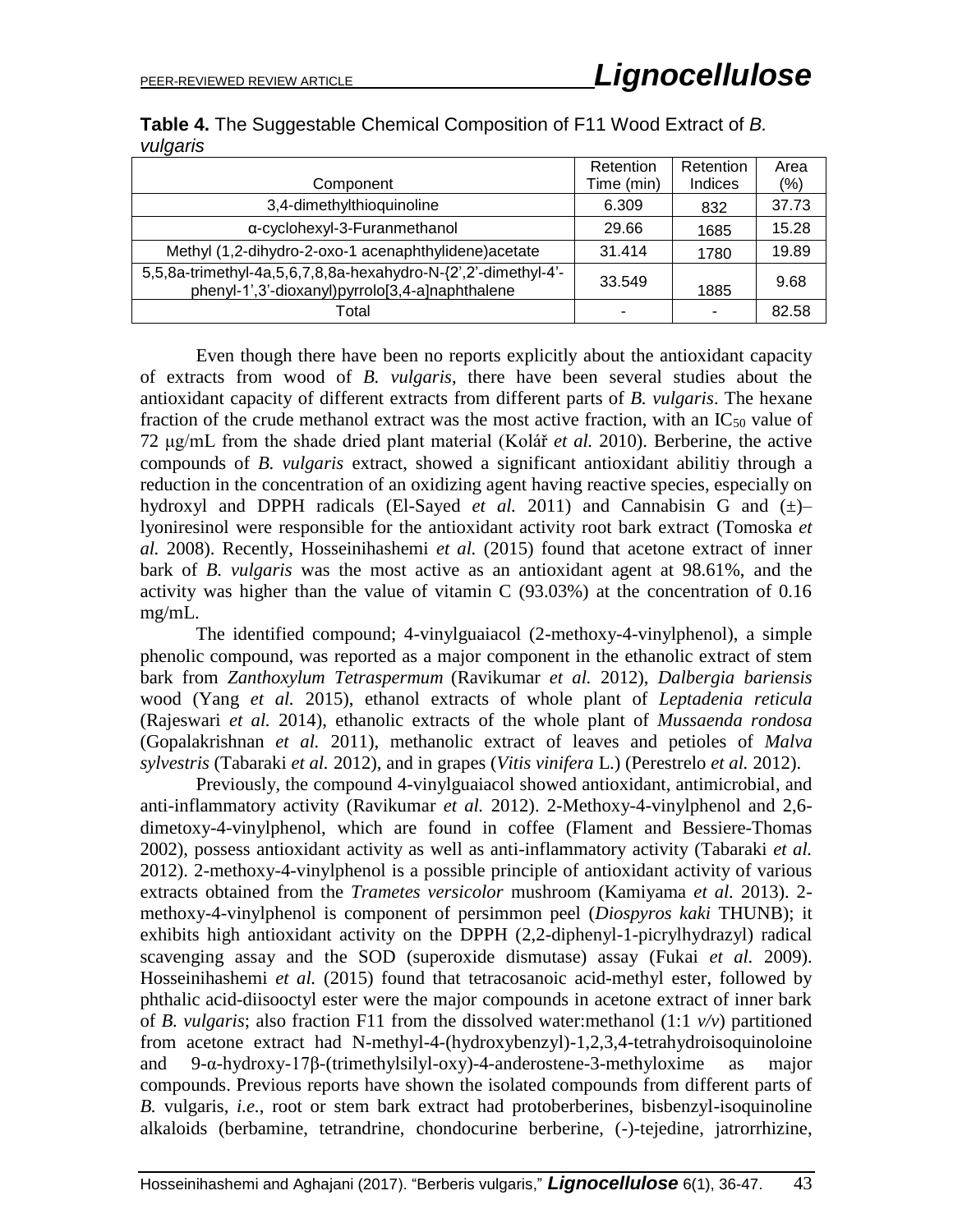columbamine, berberubine, oxicanthine, palmatine, vitamin C, resin, and tannins, and flavonoids (quercetin and kaempferol) (Damaschin and Analiza şi 2006; Fatehi *et al.* 2005; Akhtar *et al.* 1978; Akhter *et al.* 1979; Dewick 1993; Ivanovska and Philipov 1996; Suau *et al.* 1998; Aghbashlo *et al.* 2008).

# **CONCLUSIONS**

- 1. The extracts from the wood of *Berberis vulgaris* were evaluated for their antioxidant capacity. The results exhibited moderate antioxidant capacity of *Berberis vulgaris* extracts having values lower than the standard antioxidant compounds (vitamin C and BHT).
- 2. The major components identified in the acetone extract of the woody stem were 4 vinylguaiacol and D-mannoheptulose. The dissolved water:methanol (1:1 *v/v*) partitioned from acetone extract afforded 12 fractions; among them, fraction F11 was found to have good antioxidant capacity at the concentration of 0.16 mg/mL.
- 3. The major compounds identified in F11 were 3,4-dimethylthioquinoline, methyl (1,2 dihydro-2-oxo-1-acenaphthylidene)acetate, and α-cyclohexyl-3-furanmethanol.

## **ACKNOWLEDMENTS**

The authors would like to thank Dr. Irani, Dr. Ghare-vaysi, Dr. Mirabi, and Mr. Miri (Research of Islamic Azad University, Ghaemshahr Branch) for the use of their laboratory equipment, and special thanks to Mrs. Azimi (operator of GC/MS apparatus) for helping with the injection of test samples.

## **REFERENCES CITED**

- Abd El-Wahab, A. E., Ghareeb, D. A., Sarhan, E. E. M., Abu-Serie, M. M., and El Demellawy, M. A. (2013). "In vitro biological assessment of *Berberis vulgaris* and its active constituent, berberine: Antioxidants, anti-acetylcholinesterase, anti-diabetic and anticancer effects," *BMC Complement Alternat. Med.* 13, 218.
- Adams, R. P. (1995). *Identification of Essential oil Components by Gas Chromatography/Mass Spectrometry*, 1<sup>st</sup> Edition, Allured Publishing Corp., Carol Stream, IL.
- Adams, R. P. (2001). *Identification of Essential Oil Components by Gas Chromatography/Quadrupole Mass Spectroscopy*, 3 rd Edition, Allured Publishing Corp., Carol Stream, IL.
- Aghbashlo, M., Kianmehr, M. H., and Samimi-Akhijahani, H. (2008). "Influence of drying conditions on the effective moisture diffusivity, energy of activation and energy consumption during the thin-layer drying of Berberis fruit (Berberidaceae)," *Energy Convers. Manag.* 49(10), 2865-2871.
- Akhtar, N., Naqvi, H., and Hussain, F. (1978). "Biochemical inhibition (allelopathy) exhibited by *Cenchrus ciliaris* and *Chrysopogon aucheri*," *Pakistan J. For.* 28(4), 194-200.
- Akhter, M. H., Sabir, M., and Bhide, N. K. (1979). "Possible mechanism of antidiarrheal effect of berberine," *Indian J. Med. Res.* 70, 233-241.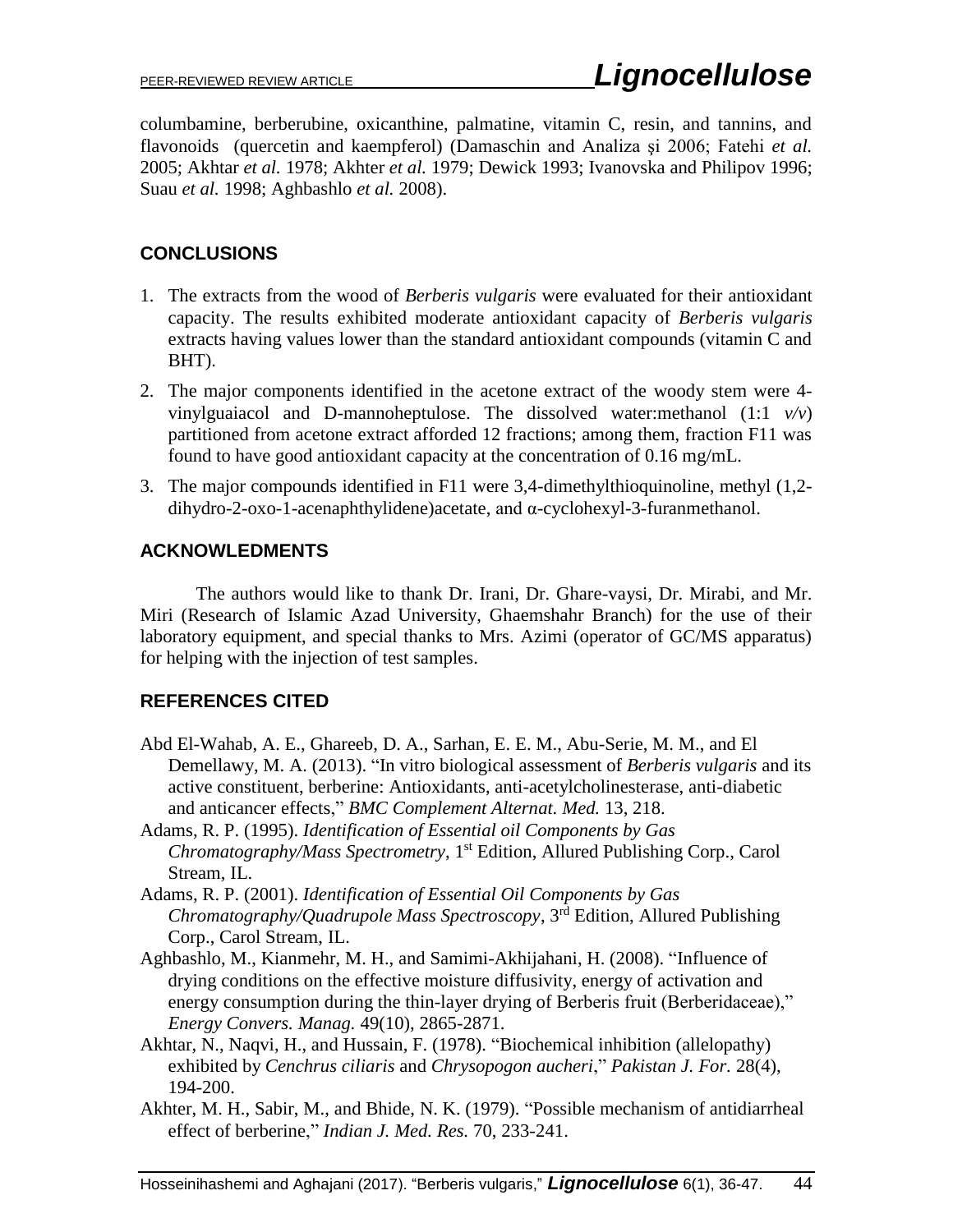- Amin, G. H. (1991). *Popular Medicinal Plants of Iran*, Health Ministry Press, Tehran, Iran.
- Chevallier, A. (2001). *The Encyclopedia of Medicinal Plants: A Practical Reference Guide to More Than 550 Key Medical Plants & Their Uses*, Reader's Digest, Pleasantville, NY.
- Ciulei, I., Grigorescu, E., and Stănescu, U. (1993). *Plante Medicinale*, Fitochimie şi Fitoterapie (Medicinal herbs, Phytochemistry and Phytotherapy), vol. I, II, Ed. Medicală, Bucureşti, pp. 384-390.
- Cohen-Boulakia, F., Valensi, P. E., Boulahdour, H., Lestrade, R., Dufour-Lamartinie, J. F., Hort-Legrand, C., and Behar, A. (2000). "In-vivo sequential study of skeletal muscle capillary permeability in diabetic rats: Effect of anthocyanosides," *Metabol.* 49(7), 880-885.
- Damaschin, N., and Analiza şi, V. V. (2006). *Standardizarea unor forme farmaceutice homeopate. (Standardization of homeopathic medicinal forms)*, Institutul Naþional de Farmacie, Chiºinãu, p. 25-32.
- Dewick, P. M. (1993). "Isoflavonoids," in: *The Flavonoids. Advances in Research since 1986*, Harborne, J. B. (ed.), Chapman and Hall, London, pp. 117-238.
- Dewick, P. M. (2002). *Medicinal Natural Products: A Biosynthetic Approach*, John Wiley & Sons, Chichester, West Sussex, UK.
- El-Sayed, M., Ghareeb, D. A., Sarhan, E. M., and Khalil, A. A. (2011). "Therapeutic bioscreening of the bioactive extracted ingredients of *Berberis vulgaris*, berberine," *Func. Plant Sci. Biotechnol.* 5(Special Issue 1), 63-68.
- Fatehi, M., Saleh, T. M., Fatehi-Hassanabad, Z., Farrokhfal, K., Jafarzadeh, M., and Davodi, S. (2005). "A pharmacological study on *Berberis vulgaris* fruit extract," *J. Ethnopharm* 102(1), 46-52.
- Flament, I., and Bessiere-Thomas, Y. (2002). *Coffee Flavor Chemistry*, John Wiley & Sons, Ltd.: New York.
- [Freile,](http://www.ncbi.nlm.nih.gov/pubmed/?term=Freile%20ML%5BAuthor%5D&cauthor=true&cauthor_uid=14630179) M. L., [Giannini,](http://www.ncbi.nlm.nih.gov/pubmed/?term=Giannini%20F%5BAuthor%5D&cauthor=true&cauthor_uid=14630179) F., [Pucci,](http://www.ncbi.nlm.nih.gov/pubmed/?term=Pucci%20G%5BAuthor%5D&cauthor=true&cauthor_uid=14630179) G., [Sturniolo,](http://www.ncbi.nlm.nih.gov/pubmed/?term=Sturniolo%20A%5BAuthor%5D&cauthor=true&cauthor_uid=14630179) A., [Rodero,](http://www.ncbi.nlm.nih.gov/pubmed/?term=Rodero%20L%5BAuthor%5D&cauthor=true&cauthor_uid=14630179) L., [Pucci,](http://www.ncbi.nlm.nih.gov/pubmed/?term=Pucci%20O%5BAuthor%5D&cauthor=true&cauthor_uid=14630179) O., [Balzareti,](http://www.ncbi.nlm.nih.gov/pubmed/?term=Balzareti%20V%5BAuthor%5D&cauthor=true&cauthor_uid=14630179) V., and [Enriz,](http://www.ncbi.nlm.nih.gov/pubmed/?term=Enriz%20RD%5BAuthor%5D&cauthor=true&cauthor_uid=14630179) R. D. (2003). "Antimicrobial activity of aqueous extracts and of berberine isolated from *Berberis heterophylla*," *Fitotera.* 74(7-8), 702-705.
- Fukai, S., Tanimoto, S., Maeda, A., Fukuda, H., Okada, Y., and Nomura, M. (2009). "Pharmacological activity of compounds extracted from persimmon peel (*Diospyros kaki* THUNB.)," *J. Oleo Sci.* 58(4), 213-219.
- Ghareeb, D. A., Abd El-Wahab, A. E., Sarhan, E. E. M., Abu-Serie, M. M., and El Demellawy, M. A. (2013). "Biological assessment of *Berberis vulgaris* and its active constituent, berberine: Antibacterial, antifungal and anti-hepatitis C virus (HCV) effect," *J. Med. Plants Res.* 7(21), 1529-1536.
- Gopalakrishnan, S., and Vadivel, E. (2011). "GC-MS analysis of some bioactive constituents of *Mussaenda frondosa* linn," *Inter. J. Pharma. Bio. Sci.* 2(1), 313-320.
- Gundogdu, M. (2013). "Determination of antioxidant capacities and biochemical compounds of *Berberis vulgaris* L. fruits," *Advances in Environmental Biology* 7(2), 344-348.
- Hosseinihashemi, S. K., Anooshei, H., Aghajani, H., and Salem, M. Z. M. (2015). "Chemical composition and antioxidant activity of extracts from the inner bark of *Berberis vulgaris* stem," *BioRes*. 10(4), 7958-7969.
- Hadaruga, D. I., Hadăruga, N. G., Rivis, A., Costescu, C., Ordodi, V. L., and Ardelean, A. (2010). "*Berberis vulgaris* extract/beta-cyclodextrin nanoparticles synthesis and characterization," *Rev. de Chimi.* 61(7), 669-675.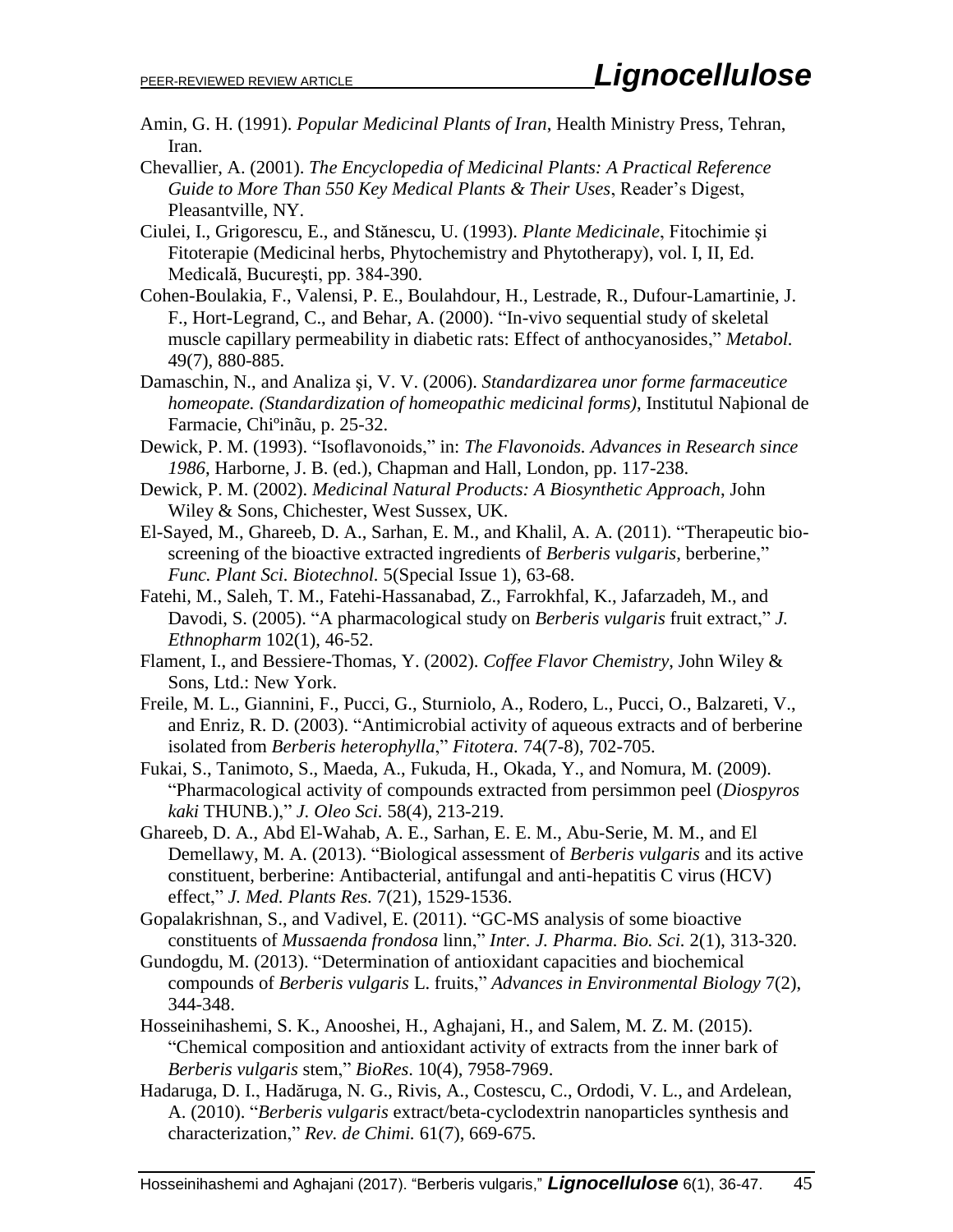- Huffman, M. (2003). "Animal self-medication and ethno-medicine: exploration and exploitation of the medicinal properties of plants," *Proceed of the Nutri. Soci.* 62(2), 371-381.
- Ivanovska, N., and Philipov, S. (1996). "Comparative study on the immunological activity of a series of isoquinoline alkaloids," *Phytothera. Res.* 10(1), 62-65.
- Jain, S. R., and Kar, A. (1971). "The antibacterial activity of some essential oils and their combinations," *Planta. Medica.* 20(2), 118-123.
- Javadzadeh, S. M., and Fallah, S. R. (2012). "Therapeutic application of different parts *Berberis vulgaris*," *Inter. J. Agric. Crop Sci.* 4(7), 404-408.
- Julian, D., and Konig, W. A. (1988). *The Atlas of Spectral Data of Sesquiterpene Hydrocarbons*, E. B. Verlag, Hamburg, Germany.
- Kamiyama, M., Horiuchi, M., Umano, K., Kondo, K., Otsuka, Y., and Shibamoto, T. (2013). "Antioxidant/anti-inflammatory activities and chemical composition of extracts from the mushroom *Trametes versicolor*," *Inter. J. Nutri. Food Sci.* 2(2), 85- 91.
- Karau, G. M., Njagi, E. N. M., Machocho, A. K., Wangai, L. N., and Kamau, P. N. (2013). "Phytonutrients, minerals and in vitro antioxidant capacity of leaf and stem bark powders of *Senna spectabilis*," *J. Pharmacog. Phytochem*. 2(2), 51-59.
- Kim, T. S., Kang, B. Y., Cho, D., and Kim, S. H. (2003). "Induction of interleukin-12 production in mouse macrophages by berberine, a benzodioxoloquinolizine alkaloid, deviates CD4+ T cells from a Th2 to a Th1 response," *Immun.* 109(3), 407-414.
- Kolář, D., Wimmerová, L., and Kádek, R. (2010). "Acetylcholinesterase and butyrylcholinesterase inhibitory activities of *Berberis vulgaris*," *Phytopharma*. 1(1), 7-11.
- Končić, M. Z., Kremer, D., Karlović, K., and Kosalec, I. (2010). "Evaluation of antioxidant activities and phenolic content of *Berberis vulgaris* L. and *Berberis croatica* Horvat," *[Food Chemi.](http://www.sciencedirect.com/science/journal/02786915) Toxic.* [48\(](http://www.sciencedirect.com/science/journal/02786915/48/8)8-9), 2176-2180.
- Kovats, E. (1958). "Characterization of organic compounds by gas chromatography, Part 1. Retention, indices of aliphatic halides, alcohols, aldehydes, and ketones," *Helv. Chimi. Act.* 41(7), 1915-1932.
- Kuo, C., Chi, C., and Liu, T. (2004). "The anti-inflammatory potential of berberine invitro and in-vivo," *Canc. Lett.* 203(2), 127-137.
- Lewis, M. J. (2012). "Natural product screening: Anti-oxidant screen for extracts," Protocol No. 15.3b, Version 2.
- Mahata, S., Bharti, A. C., Shukla, S., Tyagi, A., Husain, S. A., and Das, B. C. (2011). "Berberine modulates AP-1 activity to suppress HPV transcription and downstream signaling to induce growth arrest and apoptosis in cervical cancer cells," *Molecul. Canc.* 10, 39.
- Mahady, G. B., Pendland, S. L., Stoia, A., and Chadwick, L. R. (2003). "In vitro susceptibility of *Helicobacter pylori* to isoquinoline alkaloids from *Sanguinaria canadensis* and *Hydrastis Canadensis*," *Phytothera. Res.* 17(3), 217-221.
- Mahmoudvand, H., Mousavi, S. A. A., Sepahvand, A., Sharififar, F., Ezatpour, B., Gorohi, F., Dezaki, E. S., and Jahanbakhsh, S. (2014). "Antifungal, antileishmanial, and cytotoxicity activities of various extracts of *Berberis vulgaris* (Berberidaceae) and its active principle berberine," *ISRN Pharma.* 2014, 302-436.
- Marinova, E. K., Nikolova, D. B., Popova, D. N., Gallacher, G. B., and Ivanovska, N. D. (2000). "Suppression of experimental autoimmune tubulointerstitial nephritis in BALB/c mice by berberine," *Immunopharma.* 48(1), 9-16.